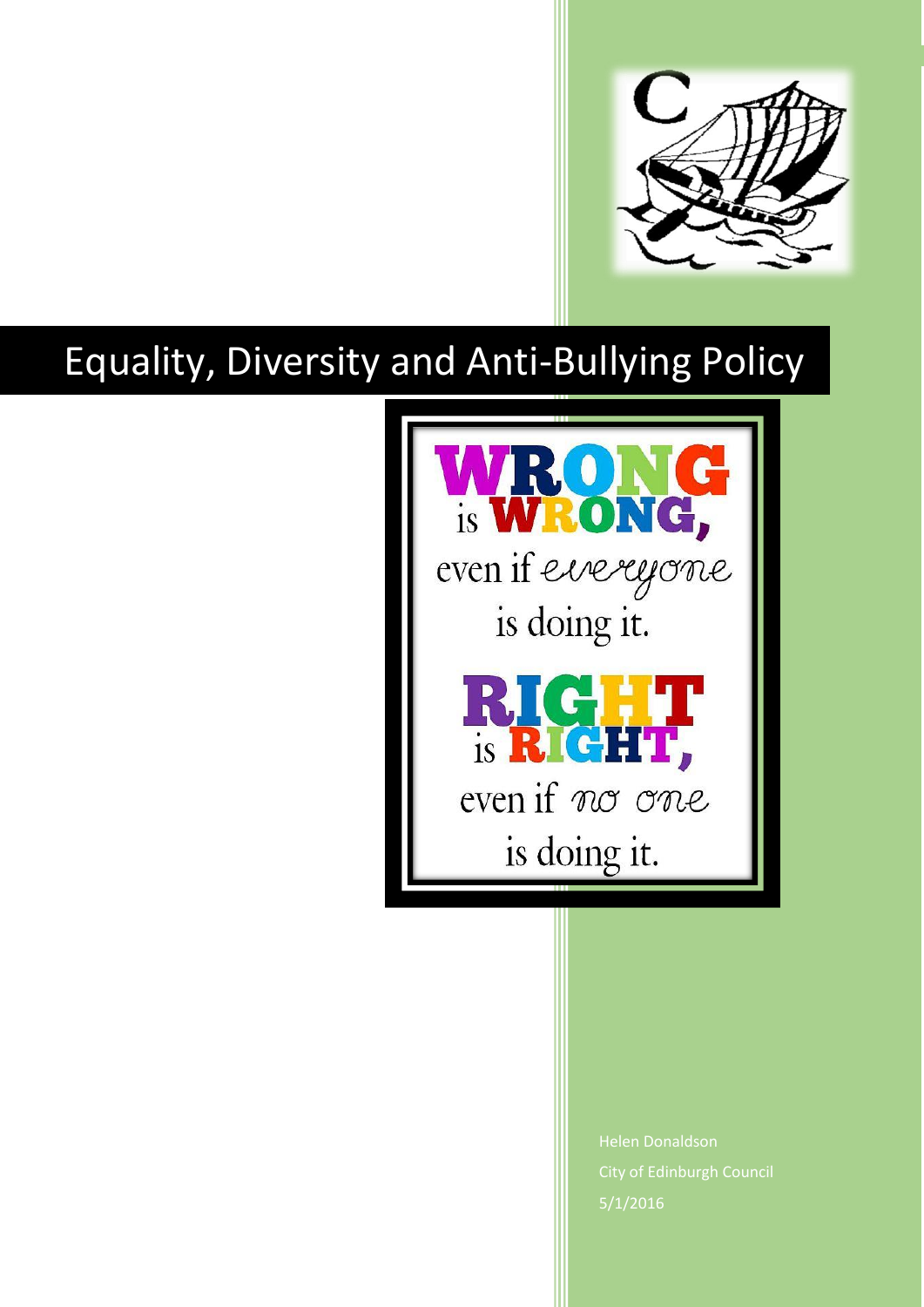

# **Cramond Primary Anti-Bullying & Equalities Policy**

#### **OUR SCHOOL'S VALUES AND BELIEFS**

- *All pupils and staff have the right to feel happy, safe and included.*
- *Our shared values of mutual respect between staff and pupils, high expectations of success within a caring and supportive environment form the basis of our positive school ethos. Within our wider school community, we promote tolerance and understanding of one another and value diversity.*
- *We are committed to advancing equality of opportunity for all and we work actively towards eliminating all forms of bullying and discrimination.*
- *We recognise the effects that bullying and discrimination can have on pupils' feelings of worth, on their school work and in the community. We actively foster good relations between diverse groups and individuals. We have transformed our playground in order that all learners have a positive playtime experience with opportunities for choice and variety of play experience. The play landscape (Our PLACE) supports group and individual play – offers creative, imaginative and team building opportunities in addition to competitive games. This reduces risk of emotional upset or exclusion based on ability or interest. Positive, inclusive play is actively promoted at Cramond (See Our Place, policy and risk benefit/risk assessment documentation)*

## **Bullying – a definition**

*Bullying is an abuse of (assumed) power. People who are bullied are very upset by something someone else has done or said to them or about them. They are likely to fear that this will happen again and feel powerless to stop it. Their own dignity or 'agency' has been diminished. Bullying is also a breach of children's rights under several articles of the Convention on the Rights of the Child.* 

*Cyber-bullying is bullying behaviour that takes place via mobile phone or social media.*

*"Bullying … can make you feel frightened, threatened, left out and hurt. Something only needs to happen once for you to feel worried or scared to go to school or other places you enjoy going to. Just because someone doesn't realise how hurtful their behaviour is doesn't mean it's not bullying" (*Respect*me)*

#### **Equalities – a definition**

*We use the legal definition of 'equalities' which gives protection to people who have specific characteristics - for example being gay, lesbian or bisexual or from a minority ethnic group or disabled or old. It also includes boys and girls and anyone undergoing gender change, as well as those of particular faith groups. The Equality Act 2010 defines these as 'protected groups'. Looked-after children, young carers and children and young people from poor backgrounds can also be included as equalities groups.*

#### **Racism**

The Council uses the same classification as Police Scotland, taken from the MacPherson report on the Stephen Lawrence Inquiry that took place in 1999, i.e.

*"A racist incident is any incident which is perceived to be racist by the victim or any other person"* While this is not absolutely definitive, it requires all allegations to be treated seriously from the outset, investigated and if substantiated dealt with and then recorded. This approach is in line with our antibullying procedures and all forms of identity-based bullying.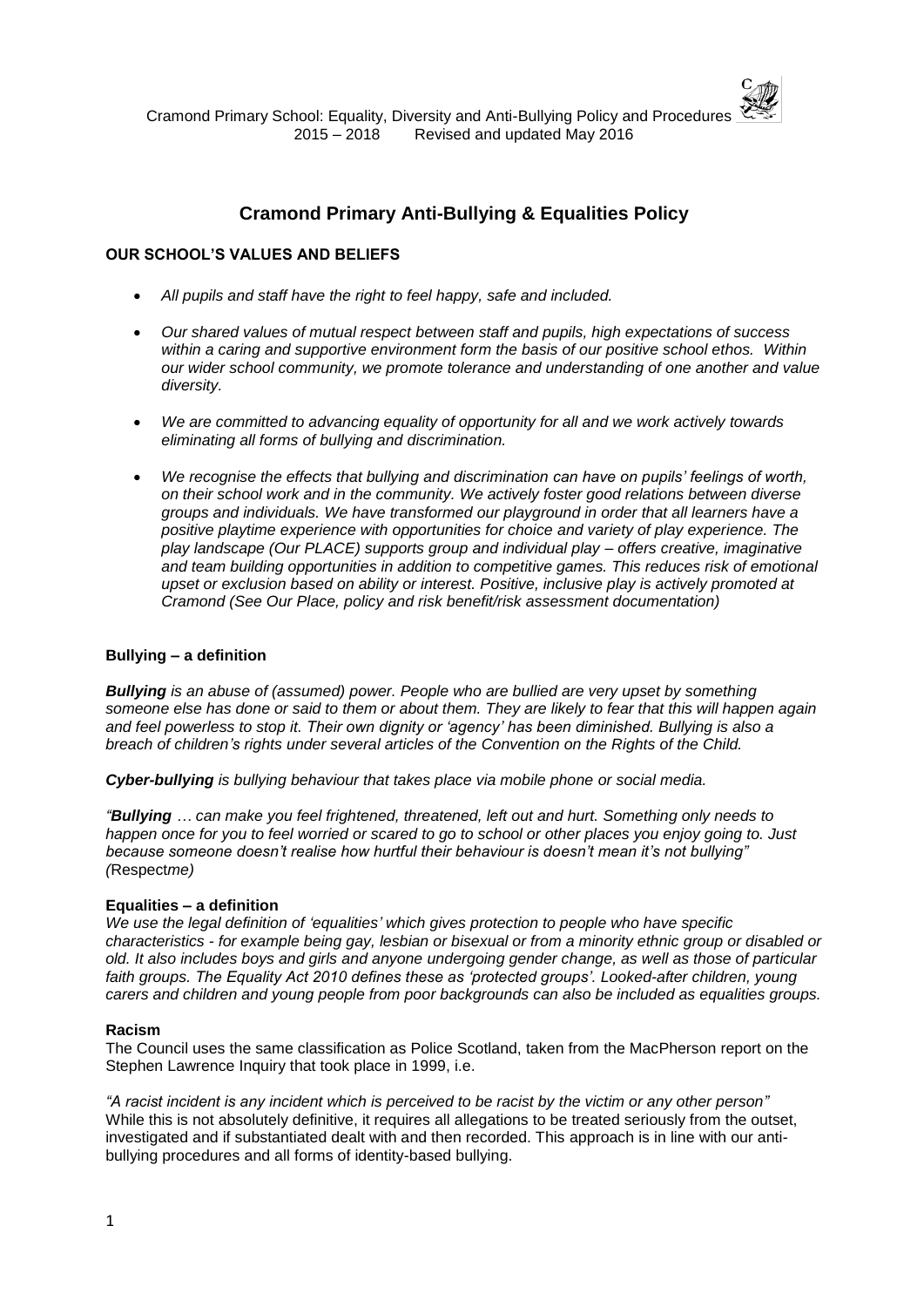

#### **RESPONSIBILITIES**

The Head Teacher, Mrs Donaldson is responsible for introducing and implementing this policy. She is also responsible for nominating an Equalities Coordinator who is familiar with Council equalities guidance, including the most recent guidance on Supporting Transgender young people. However all staff, all pupils and their parents have an active part to play in the development and maintenance of the policy, and in its success. The school regularly discusses being left out, isolated or picked on as part of weekly assembly, during class circle times and in Personal Social Health lessons. We have used visiting theatre companies to support our use of media to promote discussion and awareness of inequality. Our school mantra:

> *'Wrong is wrong, even if EVERYONE is doing it, Right is right, even if NO-ONE is doing it'*

#### **Pupils are encouraged to**

- *report all incidents of bullying and suspected incidents that other children may be afraid to report*
- *Support each other and to seek help to ensure that everyone feels safe, and nobody feels excluded or afraid in school.*

**Teachers are** *proactive, will treat all allegations seriously and keep records.*

#### **Parents can help by**

- *Supporting our anti-bullying policy and procedures.*
- *Encouraging their children to be positive members of the school community.*
- *Discussing with their child's teacher any concerns that their child may be experiencing*
- *Helping to establish an anti-bullying culture outside of school.*
- *Speaking to the Head Teacher if their concerns are serious and ongoing.*

#### **Our Senior Leadership Team**

- o *Monitor and report annually on the implementation of this policy*
- o *Supervise the review and updating of this policy at least every four years.*

## **CONCERNS, COMPLAINTS … AND COMPLIMENTS**

In spite of our serious intent to eliminate bullying, there may be parents who feel that schools have not taken their concerns seriously or not dealt effectively with incidents affecting their children. If having spoken to the Head Teacher they remain dissatisfied, they may seek further advice or make a complaint to the Council as described below.

Please contact the school directly should you have any concerns or worries about your child. We endeavour to respond within the same day where at all possible, we can then arrange a meeting or talk on phone. Please contact the school office for an appointment or email / phone school directly.

We recognise that there may be times when parents feel that we have not dealt well with an incident of *bullying and we ask that this be brought to the Head Teacher's notice.* 

*If the Head Teacher cannot resolve these concerns informally, parents can raise their concerns more formally in an official meeting where minutes are kept and shared.*

*If early resolution at this stage is not achieved, then the matter should be referred to the Advice and Complaints Service.* [Education advice & complaints](https://orb.edinburgh.gov.uk/info/200313/policies_and_procedures/71/education_advice_helpline_and_complaints)

*We are also pleased to receive compliments from parents when things have gone well.*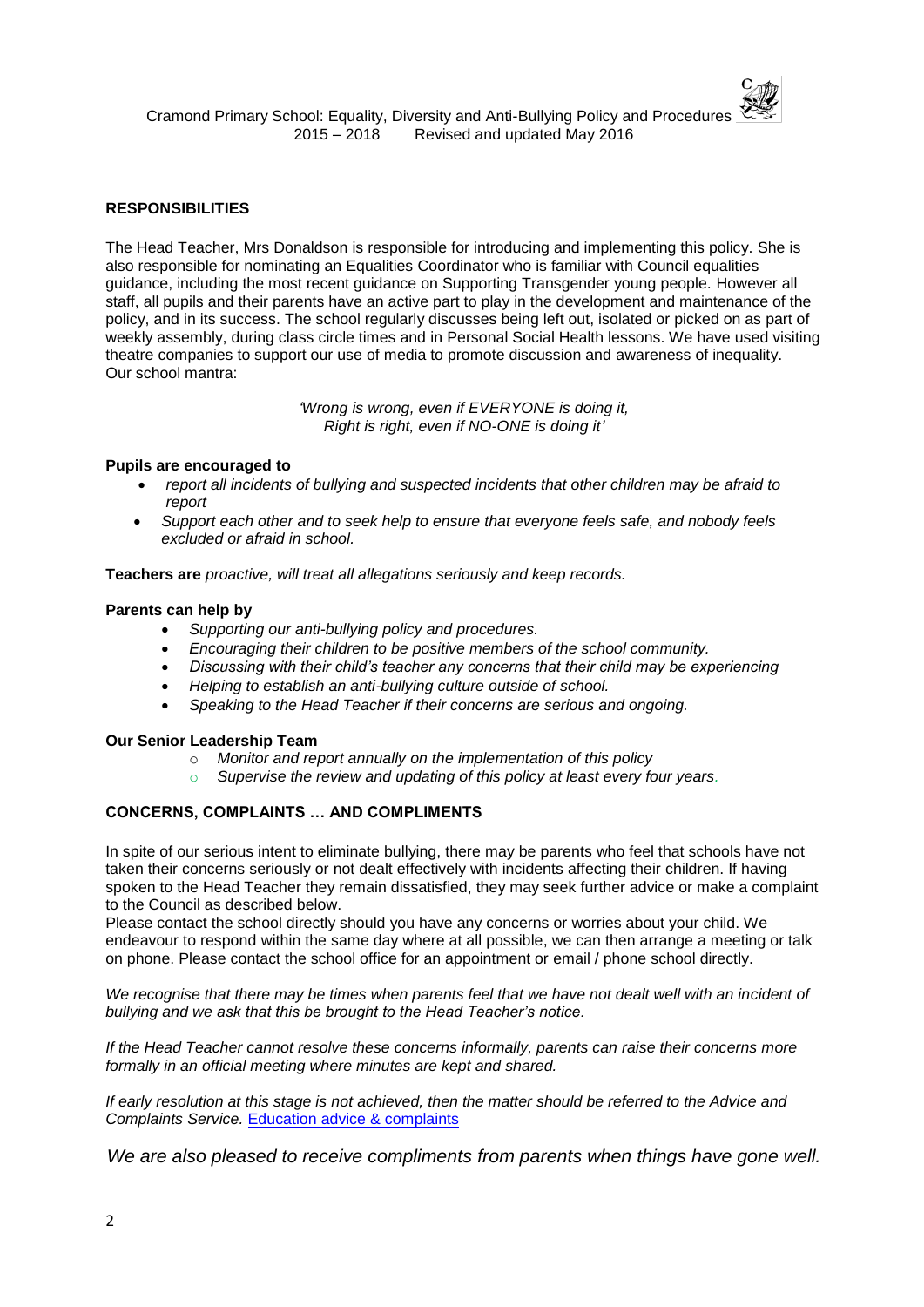## **PROCEDURES**

## **PREVENTION**

There are public, accessible welcoming messages throughout the school in a range of languages.

We remind pupils at least twice a year about how our school deals with bullying, including cyberbullying.

We use of the Council's 2016 Guidance on supporting Transgender, Gay, Lesbian and Bisexual

Sex, Relationships and Parenting Education is provided that meets the needs of every learner including LGB and T young people and always challenges sexism, homophobia, biphobia and transphobia.

We use evaluation tools which measure ethos, relationships and confidence in schools, such as pupil well-being questionnaires, pupil focus groups and bullying surveys.

We involve other agencies and partners in health, police and the voluntary sector.

There is a buddy system, especially at transition & Cramond supports nurture and friendship groups

Children in our school experience activities like Circle Time to share feelings and concerns

Playground supervision is regularly reviewed to be alert to bullying and discrimination.

Senior Leadership team meet weekly with our Pupil Support assistant team to discuss any pastoral notes for individuals or share observations in class or playground.

#### *.* **Curriculum for Excellence is used to:**

- Increase knowledge of children's rights and responsibilities as responsible citizens
- Provide age-appropriate reading materials and resources that provide a balanced diversity, e.g. family structures that include single parents, ethnic minorities, disabled people and same-sex parents.
- Monitor and improve where needed the attainment and achievement of pupils in protected groups to develop successful learners.
- Build resilience and empathy in young people as confident individuals

#### $\bullet$ **WHAT WE DO WHEN BULLYING OCCURS**

*A child may not be engaging consciously in bullying behaviour, but its impact is still felt and this is taken seriously. The level of awareness of a child who is bullying is a significant factor in how it is dealt with.* 

- *Pupils who experience bullying or discrimination will be listened to and supported.*
- *Pupils who engage in bullying behaviour or discrimination will be treated fairly and consistently using a range of measures*

## *Our support to pupils who are bullied or discriminated against*

*They are reassured that they do not deserve this and it is not their fault.*

*We assure them that it was right to report the incident.*

*We encourage them to talk about how they feel and try to ascertain the extent of the problem.*

*We engage them in making choices about how the matter may be resolved*

*We discuss strategies for being safe and staying safe*

*We ask them to report immediately any further incidents to us*

*We affirm that it can be stopped and that we will persist with intervention until it does*